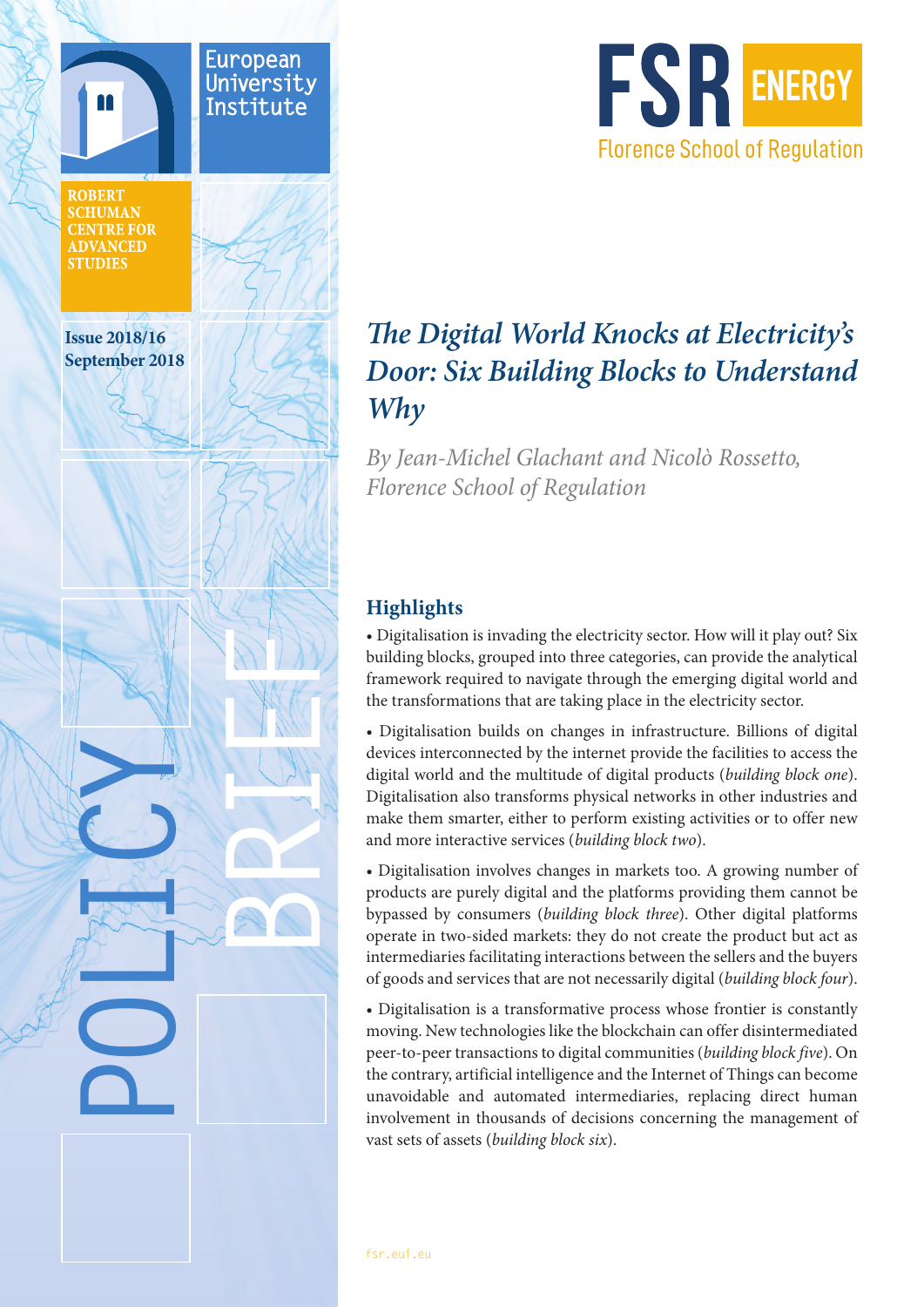

#### **Introduction**

Digitalisation is one of the main trends of today's world. A clear understanding of its implications for markets, business models and public policies is still in the making.

In this policy brief, we identify six fundamental building blocks that are driving digitalisation, and that can be used as an analytical compass to map the changes occurring in the electricity sector. They are (see Fig. 1):

- 1. infrastructure changes, which encompass the deployment of proper digital infrastructures, and the deployment of smart infrastructures internal to bricks-and-mortar networks;
- 2. market changes, which include the platforms for direct digital production and consumption, and the platforms for interaction within two-sided markets;
- 3. the digital frontier, which encompasses digital communities with disintermediated peer to peer (P2P) transactions, and virtual resorts for artificial intelligence (AI).

## **Building Blocks One and Two: Infrastructure Changes**

The first building block is the deployment of "proper digital infrastructures" with the capability to transform data and pieces of information into series of zeros and ones that can be read, processed, combined, stored, transmitted, received and injected into a decision-making process, be it automated or managed by a human. This deployment started in the 1960s and 1970s with the early, expensive, disconnected and not user-friendly mainframes. It accelerated in the 1980s and 1990s with the first personal computers and the birth of the "internet", linking all the local digital networks. It is now proceeding at full speed with the introduction of billions of smartphones and tablets, plus optic fibre cables, Wi-Fi, 3G/4G wireless channels and cloud computing. This set of infrastructures, so different from that of 30 years ago, is ubiquitous and, in a sense, universal: internet and the Android-iOS duopoly are interconnecting all the various "particular universes" of different devices, software and alternative operating systems and making them interoperable.



#### Fig. 1: The Six Building Blocks to Understand Digitalisation.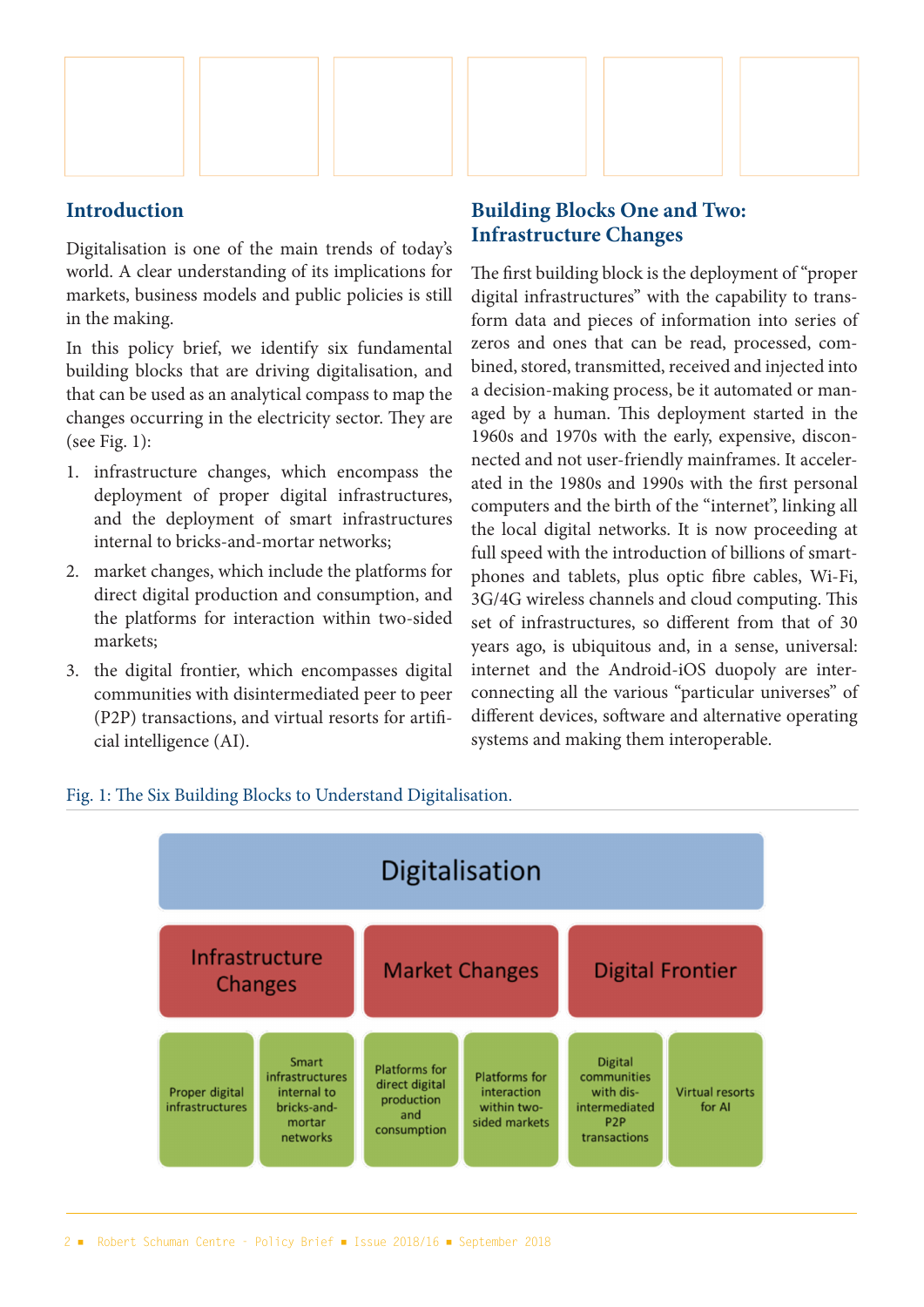

Although essential, proper digital infrastructures are not the full story. Digitalisation also entails the deployment of "smart infrastructures internal to bricks-and-mortar networks". The following example is striking. Over the past decades, airline companies have digitalised their physical activities by enabling the sale of tickets and the fulfilment of check-in procedures online; they have also equipped their aeroplanes with sensors and control devices, making things such as predictive maintenance and automatic piloting possible. All of this represents a form of "back-office digitalisation", where physical assets and their operation become smarter and may allow better and cheaper delivery of pre-existing services. However, smart infrastructures can also re-frame the way assets are managed and used in the production process, ensuring the delivery of innovative and highly customised services not available before. A case in point of this more "transformative digitalisation" is the home delivery loop for online shopping that companies like Amazon have developed thanks to the full integration of digital technologies in their warehouses and distribution fleets.

These infrastructure changes allow growing interconnection and interactivity, cost reductions, increases in service quality and safety, more targeted offers and innovative solutions appreciated by customers. At the same time, they also pose privacy and cybersecurity threats and raise, in combination with the market changes described below, issues such as customer discrimination, market power and concentration.

#### *Implications for the Electricity Sector*

Computer terminals, price algorithms and the internet have already changed the electricity sector in the 1990s, by enabling the development of the first wholesale markets, as the Power Pool in Britain or PIM in the US, and their effective combination with system operation.

Sensors and control devices have been deployed on top of electricity grids, first at the transmission level and later at the distribution one. They form the by now traditional smart grids which look more like back-office digitalisation of the classical electricity system and markets. Smart grids and smart meters "1.0", for instance, allow distribution companies and energy suppliers to reduce the cost of metering consumption and to detect electricity thefts better. They do not create a universal, interconnected space of operation, and – more importantly – they do not offer radically new services or personalised options to consumers.

A new wave of smart grids and meters is now coming.1 It is conceived to address radical novelties that are popping up, such as distributed generation, decentralised storage, micro-grids, electric vehicles, smart buildings and cities. This "smart grid 2.0" may lead to a profound transformation of the business model of electric utilities. However, progress so far has been slow – most of the smart meters being rolled out are still relatively "dumb." Meanwhile, the digital revolution seems to be brewing somewhere else: instead of the public grid, it may target the space "behind the meter" and disrupt the traditional system from there.<sup>2</sup>

## **Building Blocks Three and Four: Market Changes**

Digitalisation brings profound novelties for markets. New trade arrangements and marketplaces emerge online when the production and consumption of digital products become more important and

<sup>1.</sup> Vadari S. (2018), *Smart Grid Redefined. Transformation of the Electric Utility,* Artech House.

<sup>2.</sup> See below the implications, for the electricity sector, of digital communities and virtual resorts for artificial intelligence.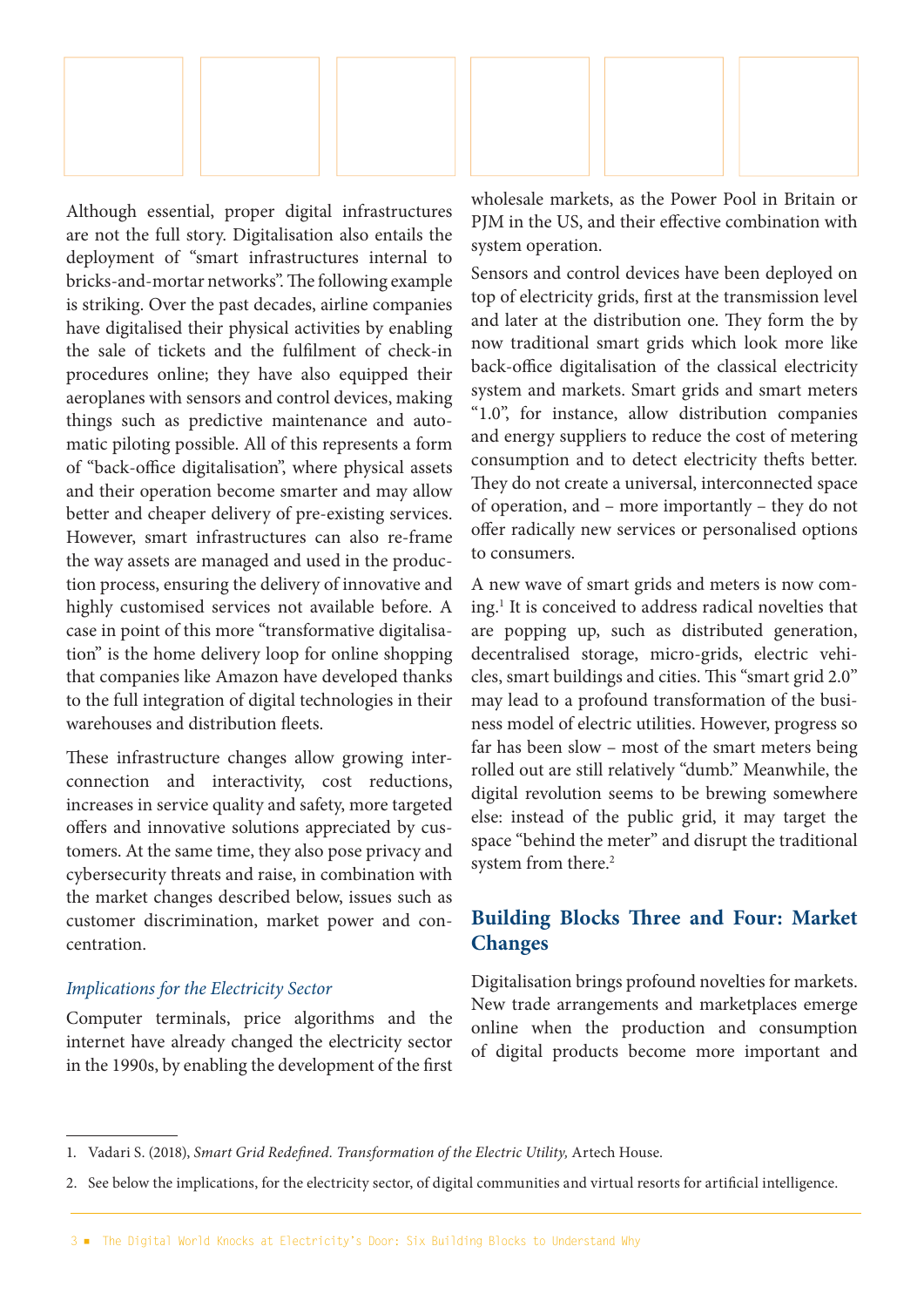

valuable in economic terms. The key concept here is that of platforms which come in two types.<sup>3</sup>

The first type is represented by 'platforms for direct digital production and consumption'. Digital products are provided to and consumed by the users directly on the platforms. Classic examples are internet search engines, e-mails and instant messaging, online voice calls, data storage, digital maps, e-books and e-journals, online videos and audio tracks, etc. Providers may be for-profit organisations or not, like Wikipedia, and consumers cannot bypass them to access the "ready to use" digital products: they can, at best, replace one specific provider with another (e.g., substitute Gmail with Yahoo! Mail). Within this category we distinguish:

- 'fully centralised' platforms like Google Search and Google Maps, where the digital provider is the only producer of the product being consumed on the platform;
- 'half decentralised' platforms like Gmail, Twitter, Instagram or Wikipedia, where users interact to co-produce the digital product being consumed within the digital frame provided by the platform.

In the digital world, other platforms are 'platforms for interaction within two-sided markets'. They do not produce anything to be consumed directly on them, but act as specialised intermediaries, bringing together buyers and sellers of goods and services that are not necessarily digital. These platforms for interaction offer a digital marketplace, permitting to display/search for a particular product, to present/ identify the product characteristics, to select/locate a trading partner that can be trusted into the delivery and settlement process, etc. Here again, we distinguish:

- 'low interaction' platforms which operate as a search engine coupled to a "home delivery loop" (typical of Amazon) or to a "direct online use" (as it is the case with Apple Music and the Apple App Store);
- 'high interaction' platforms which address, via sophisticated information and incentive mechanisms, the deadlock between buyers and sellers that George Akerlof – Nobel laureate in economics in 2001 – identified as frequently arising due to information asymmetry and transaction costs.4 These high interaction platforms represent the backbone of the sharing economy and allow companies like Airbnb or BlaBlaCar to thrive.5

#### *Implications for the Electricity Sector*

Digitalisation clears a path towards new arrangements for electricity trade. It did so 30 years ago when the previous wave of digitalisation made the establishment of wholesale markets feasible. It is doing so again today. First, we have online retail via digital apps, where a customer can sign a supply contract and pay its bill entirely online. These applications look like the centralised digital platforms for direct production and consumption. They represent an interesting novelty, although it is not yet clear whether online suppliers with a light asset base can survive competition from more traditional market players.

Aggregators embody the next big novelty. They act as digital intermediaries, centralising the interactions between the wholesale market and the demand

<sup>3.</sup> Our use of the word "platform" is more intuitive and broader than that typically adopted by the literature on two-sided markets and network effects. See, among the several books on platforms, Choudary S.P. (2015), P*latform Scale: How an Emerging Business Model Helps Startups Build Large Empires with Minimum Investment*, Platform Thinking Lab, 2015.

<sup>4.</sup> Akerlof G. (1970), The Market for 'Lemons': Quality Uncertainty and the Market Mechanism", *Quarterly Journal of Economics*, vol. 84, no. 3, pp. 488-500.

<sup>5.</sup> Tirole J. (2017), *Economics for the Common Good*, Princeton University Press, 2017; Sundararajan A. (2016), *The Sharing Economy: The End of Employment and the Rise of Crowd-Based Capitalism*, MIT Press.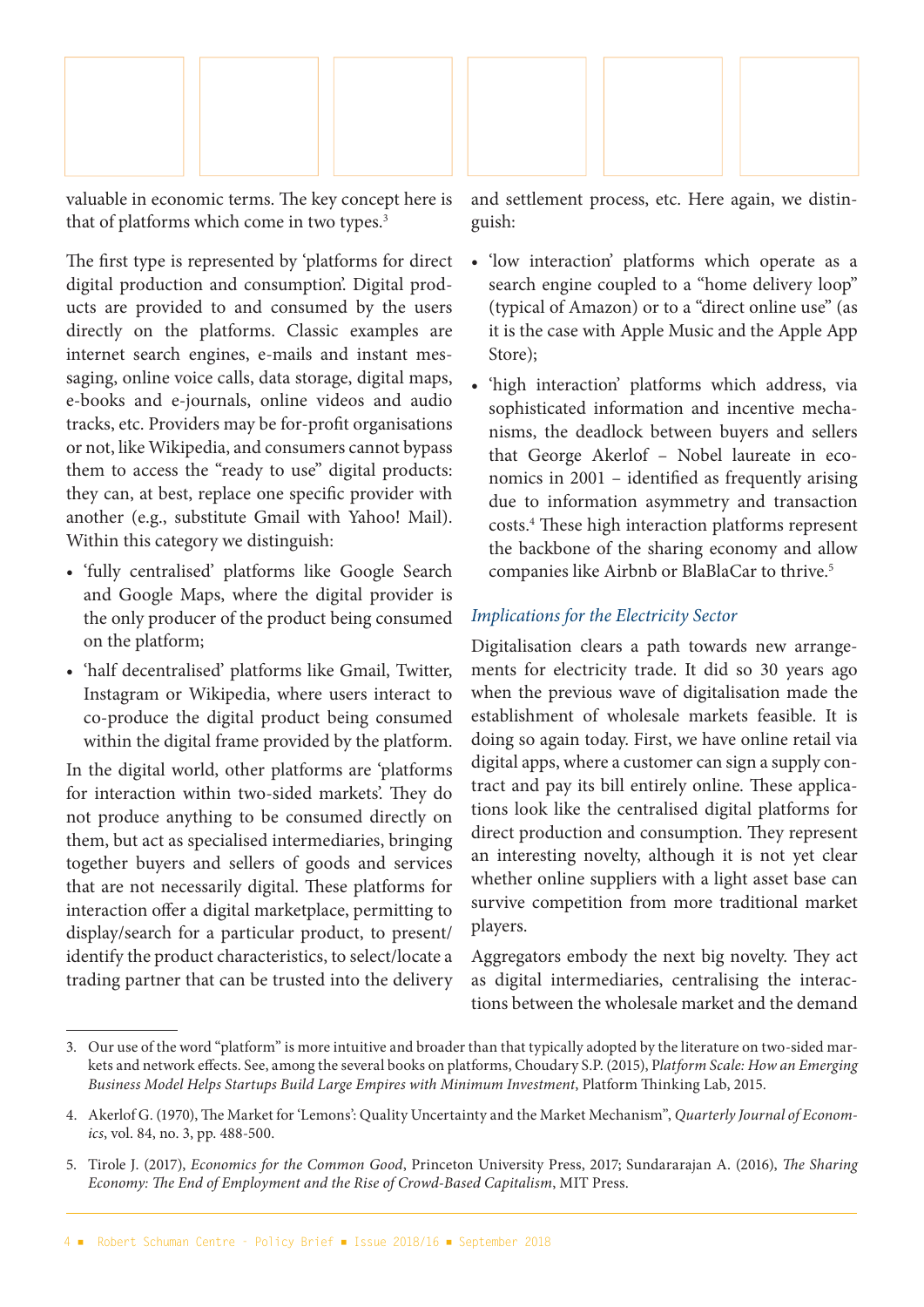

for balancing, or between the grid operators and the consumers. By aggregating the demand response or the electricity production of thousands of grid users, they reduce transaction costs and make possible exchanges that individually are not economically sensible.

Platforms for two-sided markets are possible and are emerging too. Although still at the demonstration stage, electric utilities in New York are developing distributed system platforms. Following the roadmap for "open grids" issued by the state authorities, they aim to provide a marketplace where buyers and sellers can manage, as they wish, their affairs for a full range of new products.6 Going one step further, high interaction platforms could emerge and create trust among users, thereby making P2P transactions related to self-produced energy, decentralised storage, electric vehicle charging stations and the like possible.

## **Building Blocks Five and Six: the Digital Frontier**

The last pair of building blocks represents the digital frontier, something more notional, being on the edge of both practice and knowledge. Nevertheless, so many radical innovations have already become a reality in the 21st Century that we should not restrain ourselves from looking in this direction.

Our fifth building block is "digital communities with disintermediated P2P transactions". Scholars like Elinor Ostrom – Nobel laureate in economics

in 2009 – have shown that communities play a significant role in the economy and are as important as markets, companies and the state.<sup>7</sup> Under certain circumstances, individuals can and do eliminate intermediaries and third parties from their direct economic relations, relying instead on a community for the management of a common resource or the trading of a product. Recently, new technologies like the blockchain promise to make the possibility of direct P2P trading universal, without a central clearinghouse or intermediary. The beauty of the distributed ledger at the heart of the blockchain technology is its ability, thanks to abundant computing power and sophisticated cryptographic software, to trace all the direct P2P trades or any other form of transaction among the participants to the same blockchain network. All the members of this type of community are then able to verify whether a transaction occurred or not and whether or not the parties were entitled to make it.8

Once fully developed, pure blockchain networks pledge to generate the trust necessary to support economic relations among individuals, no longer resorting to private intermediaries and public third parties. However, the jury is still out and some scholars believe that the magnitude of the transaction costs associated to the use of the blockchain – e.g., the time and energy required to validate a transaction or manage errors and misinterpretations among a large number of parties – may limit the scope of the services offered by that type of networks and exclude their application to certain goods and

<sup>6.</sup> See, as an example, Consolidated Edison (2018), *Distributed System Implementation Plan*, available at: https://www.coned. com/-/media/files/coned/documents/our-energy-future/our-energy-projects/distributed-system-implementation-plan. pdf?la=en. The roadmap of the New York authorities was first presented in: New York State Department of Public Service (2014), *Reforming the Energy Vision*, case 14-M-0101.

<sup>7.</sup> Ostrom E. (2012), *The Future of the Commons: Beyond Market Failures and Government Regulations*, Institute of Economic Affairs, London.

<sup>8.</sup> Tapscott D. and A. Tapscott (2016), *Blockchain Revolution: How the Technology Behind Bitcoin is Changing Money, Business and the World*, Penguin.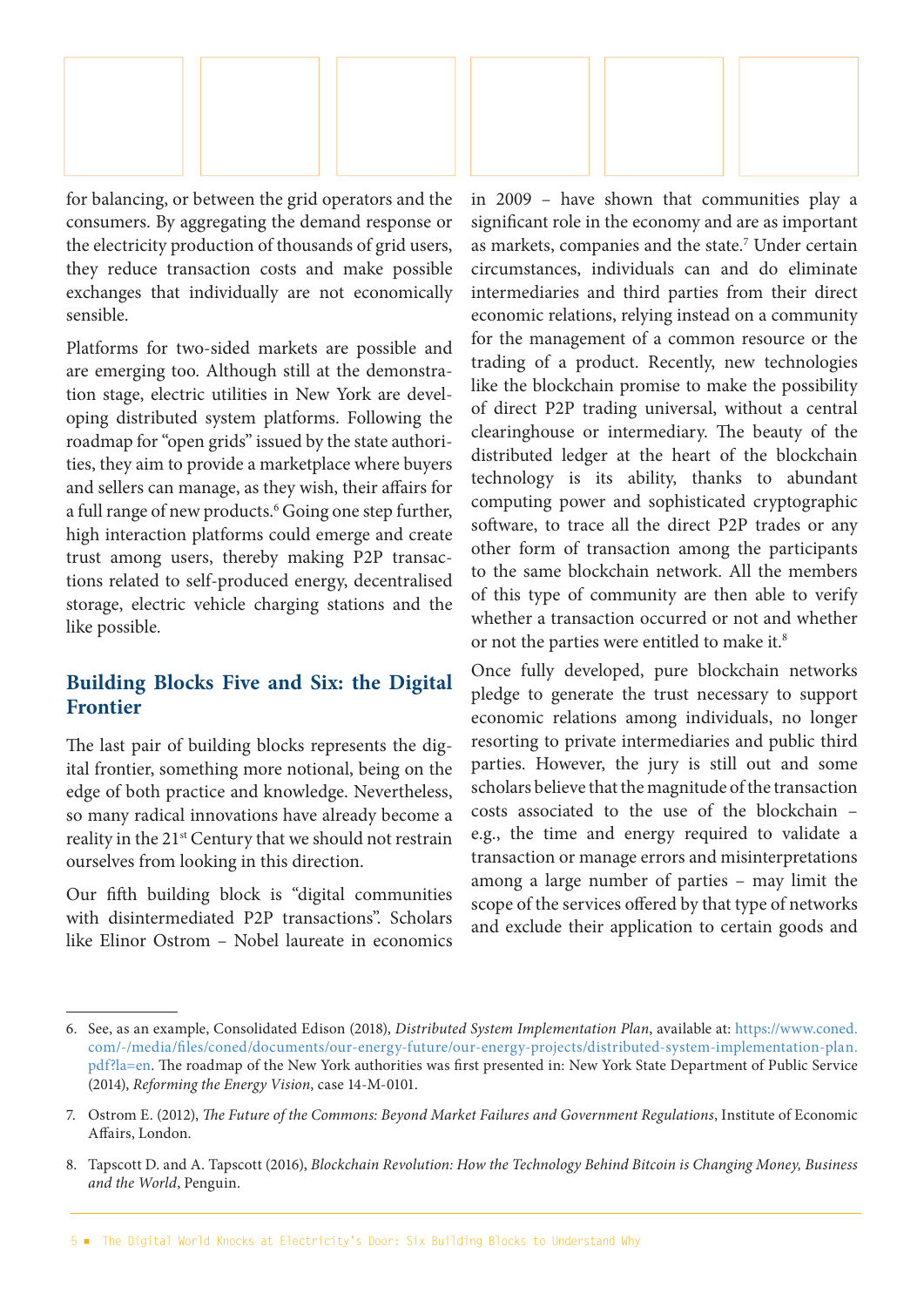

services.<sup>9</sup> These concerns explain why less radical and more realistic blockchain networks appear attractive. By performing trades within a community of trusted peers, with an implicit or explicit set of rules and common governance, the complexity of pure blockchain networks can be reduced, and their operation simplified. Indeed, this hybrid form of blockchain is appreciated, and several companies and organisations are deploying private networks to deal, for instance, with subsidiaries and suppliers.

Beyond pure and hybrid blockchain networks, other types of communities can be built thanks to digital technologies and act as larger and less strictly organised entities with multiple purposes; examples include energy communities and smart cities.

The last building block to understanding digitalisation is somewhat intuitive, although not yet used as a concept by academics or practitioners. A 'virtual resort for artificial intelligence' is a space where a human being surrenders its autonomy to the algorithms behind the AI. The human, be it a producer or a consumer, can at best set some parameters. Then, it is the AI, not the human, to take the decisions and manage the assets within the boundaries of the resort, according to the rules and procedures defined by its developer. While intermediaries are no longer needed in a digital community with disintermediated P2P transactions, a virtual resort for AI promises the replacement of people with machines: within it, decisions and actions by the users cease to be necessary.

Resorts for AI can be 'single purpose', where the device benefiting from the AI has a specific goal to achieve in the best possible way (think of a driverless car), or 'multi-purpose', where AI is in charge of various goods and services, delivered by the operation of a set of interactive devices (think of a smart home). The Internet of Things is key to the development of multi-purpose AI resorts, while virtual personal assistants like Alexa from Amazon already show how to transform any human dialogue or interaction with the device into an AI automated, 'smart and learning' decision-making process.

#### *Implications for the Electricity Sector*

By creating the trust necessary for transactions to take place, pure blockchain networks or hybrid solutions developed within communities pledge to end the need for intermediaries and enable truly decentralised, P2P trade of electricity and other scarce products like green energy 'certificates'.10

In general, people can perceive renewable energy sources, distribution grids, storage assets, electric vehicles and the like as scarce local resources in need of a community approach and community governance. Digital technologies can support this perception and allow communities to manage and control the growing amount of assets located behind the meter.11 The development of micro-grids, smart neighbourhoods and cities are among the many variants in which this possibility can materialise. Their impact on the current organisation of the electricity sector will be far from trivial.

Shortly, we could also see the flourishing of virtual resorts for AI just behind the meter of the public utility. Consider EVs and fleets of self-driving cars: sophisticated software will manage the batteries and interactions with the electric grid, charging or discharging the vehicles depending on the price of electricity or the system conditions. The input from human users will be reduced to the minimum, while

<sup>9.</sup> Arrunada B. (2018), Blockchain's Struggle to Deliver Impersonal Exchange, *Minnesota Journal of Law, Science and Technolog*y, vol. 19, no. 1, pp. 55-105.

<sup>10.</sup> An overview of the early application cases of blockchain technology to the electricity sector can be found in Livingston D. et al. (2018), Applying Blockchain Technology to Electric Power Systems, *Discussion Paper*, Council on Foreign Relations.

<sup>11.</sup> Boorsma B. (2017), *A New Digital Deal. Beyond Smart Cities. How to Best Leverage Digitalization for the Benefit of our Communities*, Boekscout BV.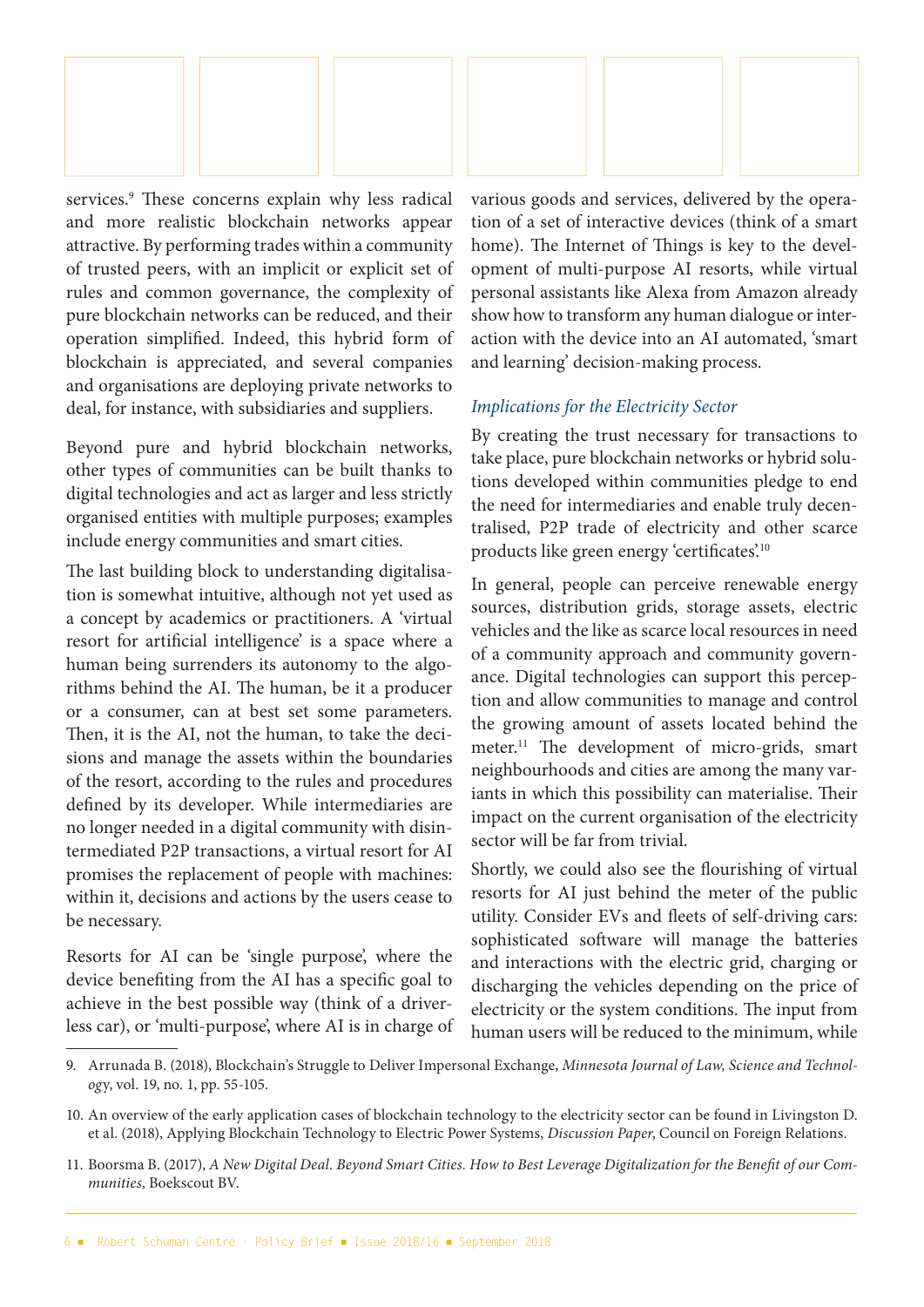

the fleet will be professionally managed with algorithms as an integrated business. Similar instances will occur with smart buildings and distributed generation. People living in a smart building or owning a distributed generation unit will not be required to do much, as AI will take control of the various interconnected energy appliances and generation units, with the goal of optimising the use of local resources or minimising the overall cost of the energy service. Net-zero energy buildings that are mandated in jurisdictions like California from the next decade onwards will probably have to work in this way.

The establishment of these virtual resorts for AI can turn the electricity industry upside-down. Given the amount of energy consumed or stored by a fleet of thousands of EVs or given the amount of power that thousands of smart buildings can inject or withdraw from the public grid, it is likely that the companies developing and controlling these virtual resorts will play a major role in the electricity sector of tomorrow.

## **Conclusions**

Digitalisation creates new opportunities and risks that consumers, companies and public bodies are obliged to confront. To navigate through such uncertainty, we need references that help us understand how the world is changing around us. The six building blocks presented in this policy brief are just that. Not a fully-fledged theory about digitalisation but rather a toolkit to identify the key issues at stake and where we might go in the future.

Digitalisation involves a concurrent set of changes in the infrastructure and market arrangements that we rely upon to produce, exchange and consume a large number of goods and services. Even more, digitalisation looks so transformative that it may herald, at least in some instances and under certain circumstances, the end of the traditional intermediaries and the active role of customers.

Electricity is no exception. The sector first experienced digitalisation 20 to 30 years ago, but now a second wave is on the verge of unleashing new and profound changes. A revolution at least as radical as that represented by the creation of wholesale markets in the 1990s seems to be in the making. The six building blocks provided in this brief can be successfully applied to the sector, allowing consumers, companies, regulators and policy-makers to understand what digitalisation means for them, and to better prepare and manage the inevitable changes it will bring.